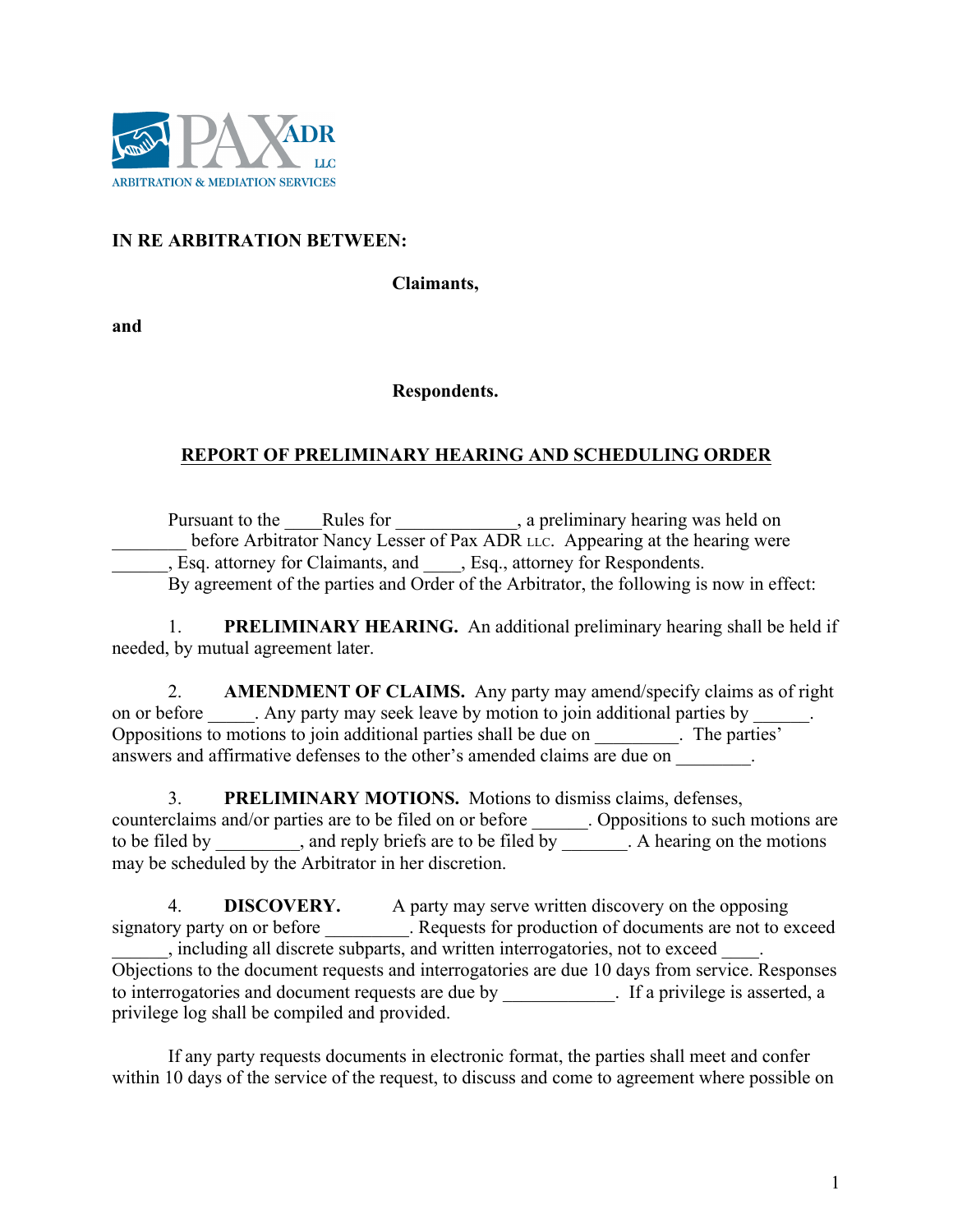the scope and extent of any such electronic discovery, including but not limited to the following subjects:

1. limiting disclosure of documents or categories of documents to particular date ranges and/or custodians;

2. use of agreed upon search terms and/or software tools;

3. formats for preservation and production of e-discovery;

4. the use, if appropriate, of data sampling;

5. the format and methods of e-disclosure; and

6. arrangements regarding confidentiality of information and inadvertent waiver of privilege.

The parties' agreement regarding e-discovery will then be memorialized in an ESI case management order to be submitted in draft to the Arbitrator on or before The parties cannot come to agreement regarding all salient issues concerning e-discovery, they may raise the remaining issues to the Arbitrator by motion, to be filed within 10 days of the meet and confer in accordance with the deadlines below.

Motions to compel discovery, of no more than 10 pages excluding exhibits, shall be filed in letter format on or before \_\_\_\_\_\_\_\_, and oppositions to such motions, of no more than 10 pages excluding exhibits, are due on or before \_\_\_\_\_\_\_\_\_\_\_. Replies are not to be filed without leave of the Arbitrator. The parties shall meet and confer to make reasonable efforts to resolve all discovery disputes before the filing of a motion. A hearing on the motions to compel may be scheduled in the Arbitrator's discretion. Parties should not file discovery requests and responses with the Arbitrator.

5. {applicable if appropriate} **DEPOSITIONS.** If the parties agree that there shall be deposition discovery, they shall exchange a complete list of all fact witnesses that each party desires to depose on  $\Box$  Depositions of fact witnesses may commence on  $\Box$ Each side shall be limited to depositions. The parties will make every effort to schedule depositions for the convenience of parties, witnesses and counsel. Unless otherwise authorized by the Arbitrator or stipulated by the parties, a deposition is limited to one day of seven hours. All depositions must be completed by \_\_\_\_\_\_\_\_\_\_\_\_. {If the parties do not agree to depositions, a party may upon application to the Arbitrator, for good cause shown, seek leave to take the deposition of one or more persons.}

6. {applicable if appropriate} **EXPERTS.** On or before \_\_\_\_\_\_\_\_\_\_\_\_\_, Claimants shall provide a disclosure of all expert witnesses expected to be called by the Claimants, and shall provide expert reports, which shall include the full name of each witness, a summary of the expert's opinions, the basis for the opinions, and a written C.V.

On or before \_\_\_\_\_\_\_\_\_\_, Respondents shall provide a disclosure of all expert witnesses expected to be called by the Respondents, which shall include the full name of each witness, a summary of the expert's opinions, the basis for the opinions, and a written C.V.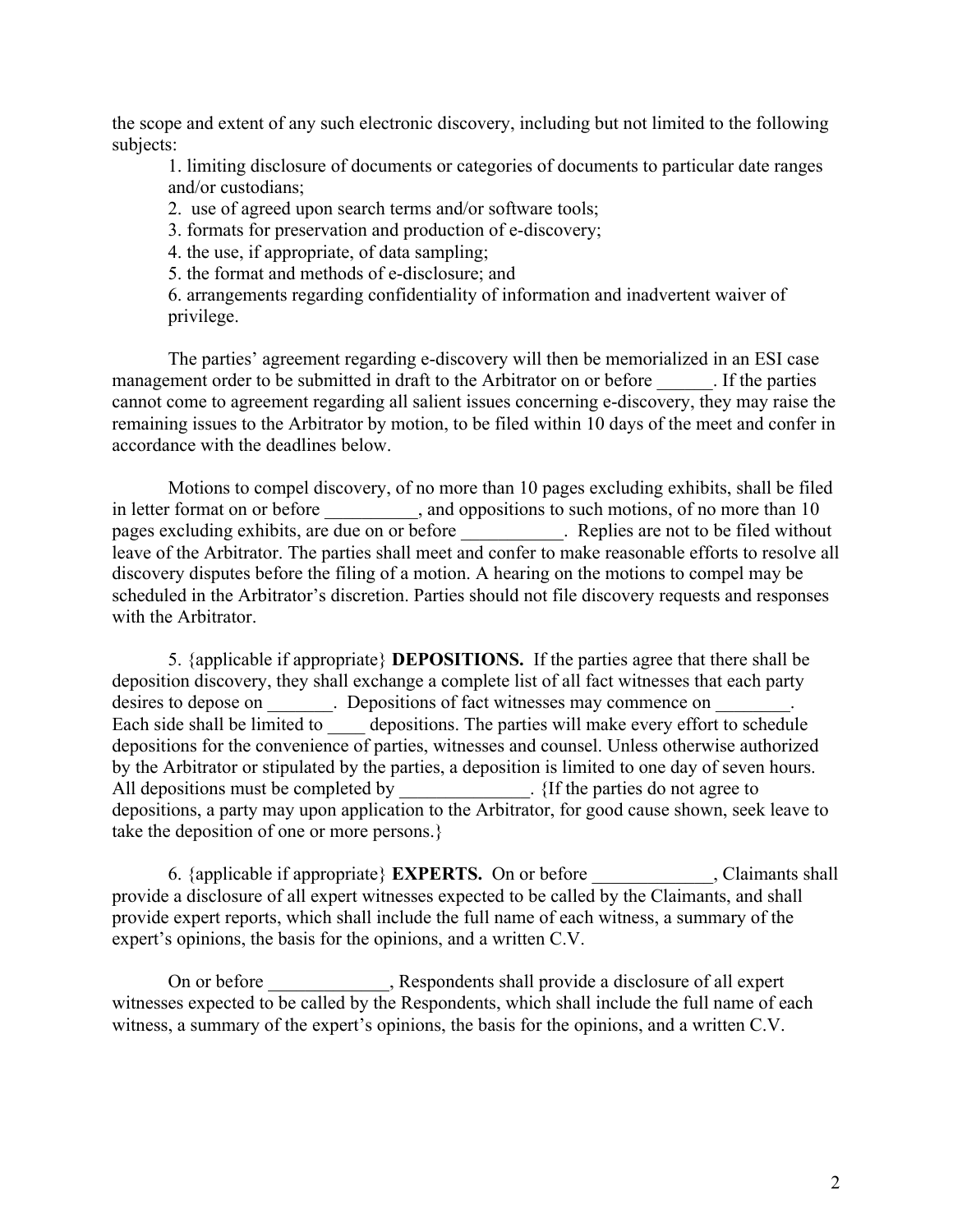Each party shall be responsible for updating its disclosures, including discovery responses and expert opinions, as such information becomes available. The duty to update this information continues up to and including the date that hearing(s) in this matter terminate.

7. **TRIAL EXHIBITS.** Not later than the parties shall exchange copies of all exhibits to be offered and all schedules, summaries, diagrams and charts to be used at the hearing.

Each proposed exhibit shall be pre-marked for identification using the following designations:

| <b>PARTY</b> | <b>EXHIBIT # to EXHIBIT #</b> |
|--------------|-------------------------------|
|              |                               |

| Claimants   | 1-499    |
|-------------|----------|
| Respondents | 500-1000 |

The parties shall attempt to agree upon and submit a jointly prepared consolidated and comprehensive set of joint exhibits. Copies of exhibits shall be delivered directly to the Arbitrator at the commencement of the hearing.

8. **HEARING.** A final preliminary conference shall be held telephonically on \_\_\_\_\_\_\_\_\_\_\_\_\_. Hearings in this matter will commence before the Arbitrator in on **through** Additional hearing days will be scheduled if needed, in consultation with the parties. The location of the hearing will be at

9. **TRIAL WITNESSES.** The parties shall exchange their lists of witnesses on or before The parties shall make arrangements to schedule the attendance of witnesses so that the case can proceed with all due speed and without unnecessary delay. If witness subpoenas are required, requests for issuance of same by the Arbitrator shall be submitted sufficiently in advance of the commencement of the final hearing to insure that they may be timely served on the witnesses.

The party presenting evidence shall give notice to the other party at least two days before their anticipated date of testimony, the names of witnesses who will be called to testify and the order in which the witnesses will be called.

10. **PRE-HEARING BRIEF.** Each party shall serve and file a pre-hearing brief on of no longer than \_\_\_\_\_\_ pages in length, addressing all significant disputed issues, and setting forth briefly the party's position and the supporting arguments and authorities. The issue of post-hearing briefs, if appropriate shall be addressed at the conclusion of the hearing.

11. **FORM OF AWARD.** Pursuant to Rule of the Rules, the award shall be a <u>secure award unless all parties agree otherwise</u> prior to the commencement of the hearing.